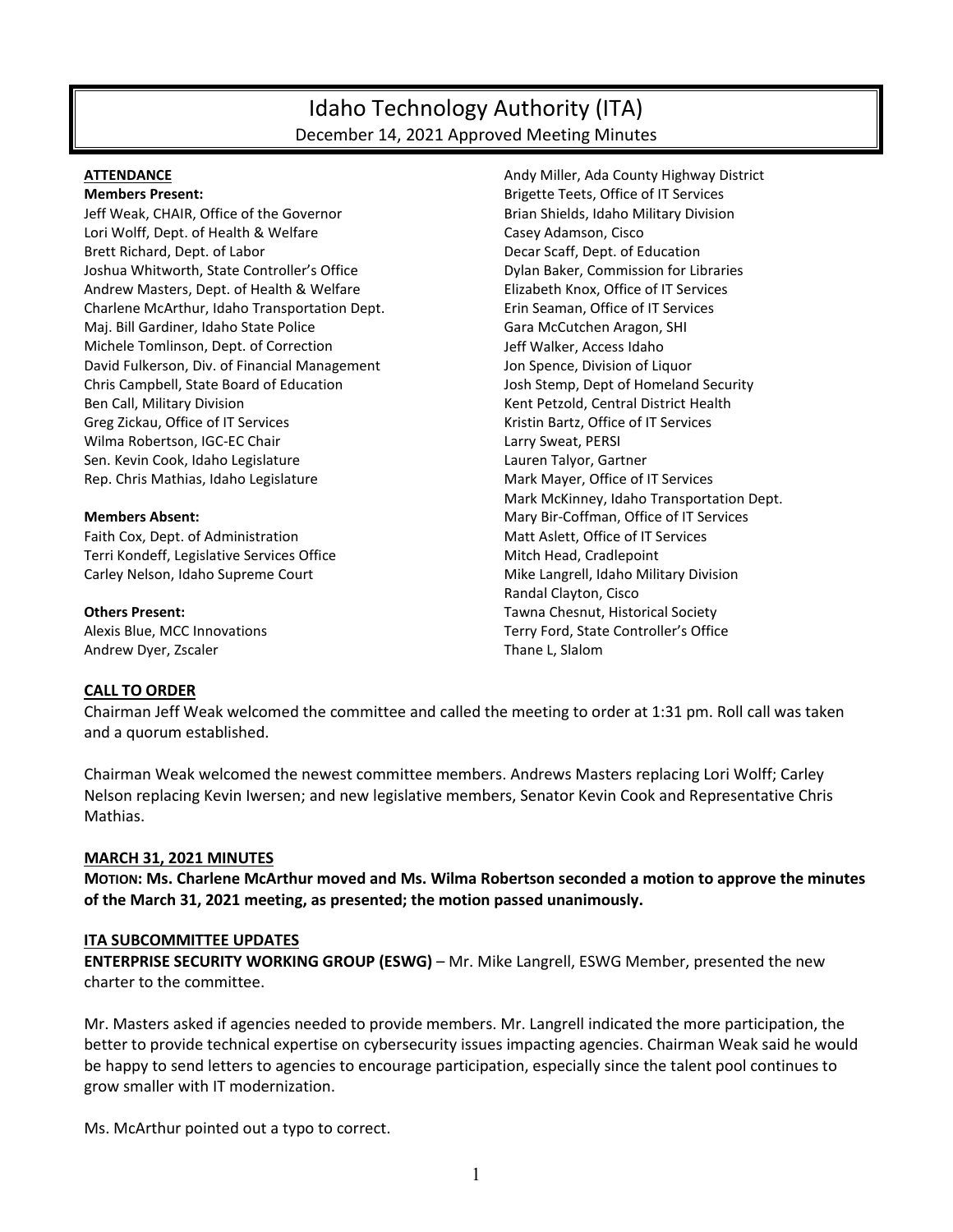## **ESWG CHARTER**

**MOTION: Ms. Charlene McArthur moved and Mr. Bill Gardiner seconded a motion to ratify the new charter for the Enterprise Security Working Group, with grammar corrected; the motion passed unanimously.**

IT LEADERSHIP COUNCIL (ITLC) – Mr. Mike Langrell, ITLC Chair, presented an update on the charter. ITLC was intended to be the technical leadership in agencies to provide input on state policies. Mr. Langrell would like to add more IT managers to the membership, update the charter, and is requesting permission from ITA to proceed. Chairman Weak supported the ITLC moving forward with reviewing the charter and considering more IT managers. The charter can still be updated to reflect the current membership today.

# **ITLC CHARTER**

**MOTION: Ms. Charlene McArthur moved and Mr. Ben Call seconded a motion to ratify the modifications to the ITLC charter, as presented; the motion passed unanimously. No discussion.**

Mr. Langrell presented the changes to the ITLC leadership with the retirement of Mr. Bob Ross. The committee elected Mr. Mike Langrell as chair and Mr. Jon Spence as vice chair.

## **ITLC ELECTIONS**

**MOTION: Ms. Wilma Robertson moved and Ms. Charlene McArthur seconded a motion to ratify the ITLC elections for chair and vice chair, as presented; the motion passed unanimously. No discussion.**

**IDAHO GEOSPATIAL COUNCIL-EXECUTIVE COMMITTEE (IGC-EC)** – Ms. Wilma Robertson, IGC-EC Chair, reviewed the results from the chair for the IGC-EC. Ms. Wilma Robertson was re-elected as chair for a second term.

**MOTION: Ms. Charlene McArthur moved and Mr. Greg Zickau seconded a motion to ratify the results of the IGC-EC chair election; the motion passed unanimously. No discussion.**

Ms. Robertson played a video from Mr. Mike Woodford, Chief Data Officer, about the recently adopted Idaho GIS Strategic Plan, highlighting the timeline and process.

**MOTION: Mr. Greg Zickau moved and Mr. Bill Gardiner seconded a motion to approve the IGC-EC GIS Strategic Plan; the motion passed unanimously. No discussion.**

## **ITA POLICIES**

## **ITA Policy P1010 – IT Policies, Standards, and Guidelines Framework**

Mr. Matt Aslett, Chief Compliance Officer, Office of IT Services, reviewed the changes to the policy. This policy was previously before the committee; the requested changes were made and ITLC approved the revision. The definitions were moved to G105 – Glossary of Terms; reformatted for readability; replaced implementation period. The implementation period was removed with the intent for policies and standards to be in effect immediately. Agencies are not expected to implement them immediately but rather to work towards implementation once the policy is approved.

# **MOTION: Ms. Charlene McArthur moved and Mr. David Fulkerson seconded a motion to approved ITA Policy P1010; the motion passed unanimously. No discussion.**

## **ITA Policy P4590 – Cybersecurity Incident and Breach Reporting Response Management**

Mr. Aslett presented the updates to P4590. This policy was previously before the committee; the requested changes were made and ITLC approved the revision.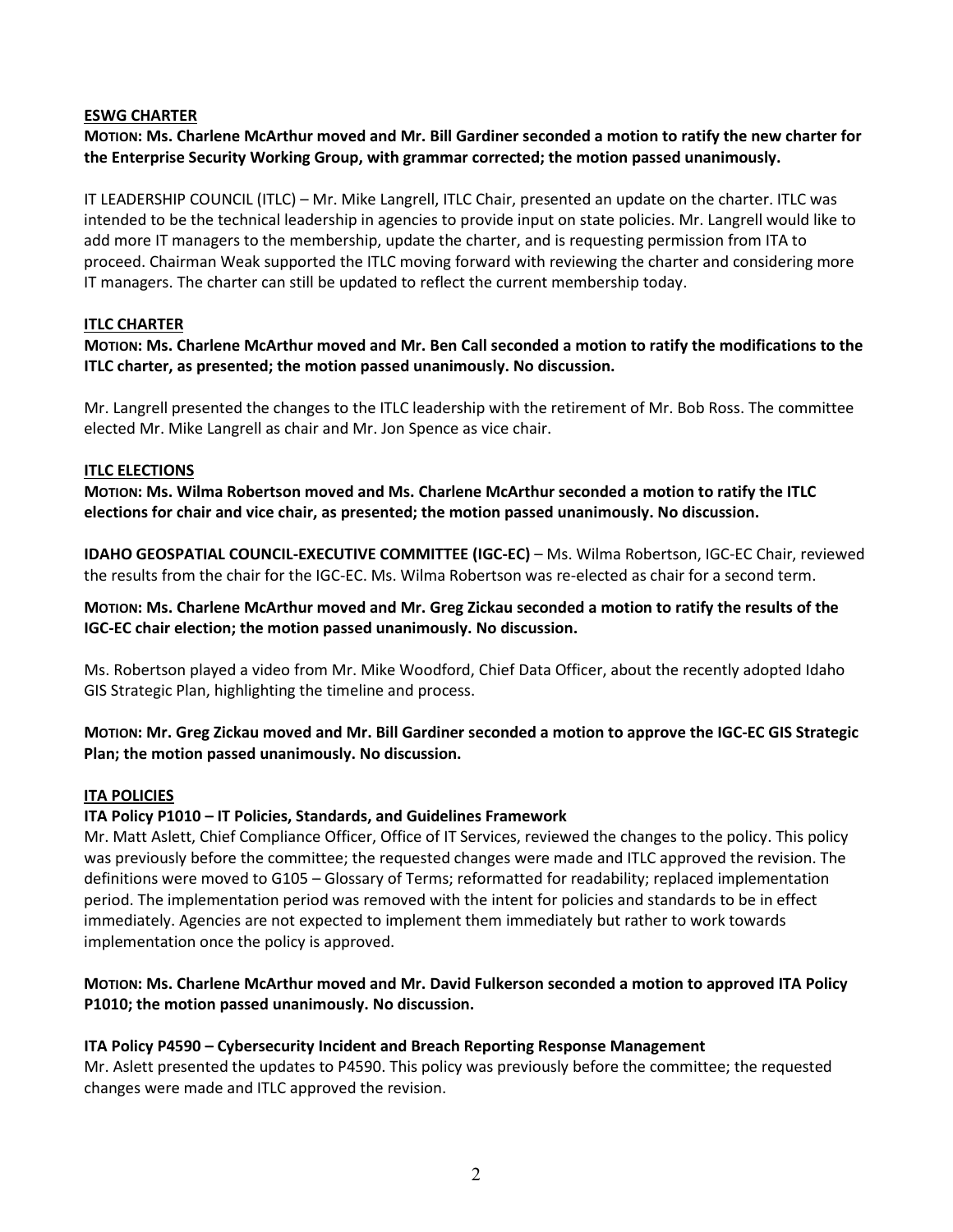Ms. McArthur commented on Section IV, paragraph one under Policy. Given the activity with modernization, what is expectation agencies will be required to have an incident response contact. Chairman Weak advised ITS provides incident response for all supported agencies through the Chief Information Security Officer's team.

There was further discussion regarding amending the language about establishing a incident response contact or process and the impact to the agencies.

**MOTION: Ms. Charlene McArthur moved to approve ITA Policy P4590 and modify Section 4, Paragraph 1 and change "capability" to "contact" and keep the rest as proposed. Mr. Ben Call seconded. Discussion followed.** 

**ITA Policy P4590 was tabled until the next ITA meeting to allow the policy authors to consider several proposed changes to the wording and intent.**

## **ITA Policy P4503 – Identity and Access Management (NEW)**

Mr. Aslett reviewed the new policy approved by ITLC. If approved, it will create administrative reference changes in P4110 and P4502. Prior to this policy, ITA only had a password guideline which was considered weak by today's technology standards. This new policy and standard was created by Josh Stemp, Idaho Transportation Department, in conjunction with the ESWG. This policy will help ensure state assets are protected through identity and access management standards and practices.

Discussion followed. Mr. Fulkerson proposed striking first sentence in Abstract, Section 2.

# **MOTION: Mr. David Fulkerson moved and Ms. Charlene McArthur seconded a motion to approved ITA Policy P4503; with amendments; no further discussion. Motion passed unanimously.**

## **CYBERSECURITY CONSORTIUM**

Chairman Weak provided the update for Mr. Keith Tresh. Chairman Weak went through the membership and three identified goals for the consortium. Each goal has a subcommittee to identify targets including: produce statewide threat intelligence program; create cybersecurity outreach program for cities, counties, local government, education, and businesses; create workforce development program in Idaho. Will provide further updates at future ITA meetings.

## **CYBERSECURITY UPDATE**

Chairman Weak provided the update for Mr. Keith Tresh. ESWG is doing a gap analysis for policies in the state. ITS is partnering with the Idaho National Guard including a signed MOA for incident response capabilities and establishes support for cities and counties in the event they cannot manage an incident by themselves. The ING is also providing penetration testing at no or low cost for these same entities. The ITS CISO office is standing up a threat intelligence service for the entire state to examine critical infrastructure including power, water, banking, etc. The biggest hurdle is establishing vetted persona on the Dark Web to gather intel.

#### **LUMA UPDATE**

Mr. Josh Whitworth, State Controller's Office, provided a brief Luma update. They are looking to go live with finance and procurement modules in the next six months. After that piece is implemented, they are targeting HR, payroll, and time entry for phase two. Target date for these two components is January 2023.

Two testing cycles are scheduled. The first, system integration testing, will be the most exhaustive test to date. It includes end-to-end testing with several agencies to make this happen. The second is the readiness phase. All agencies will be asked to participate. Training will begin at the same time they go live with the modules.